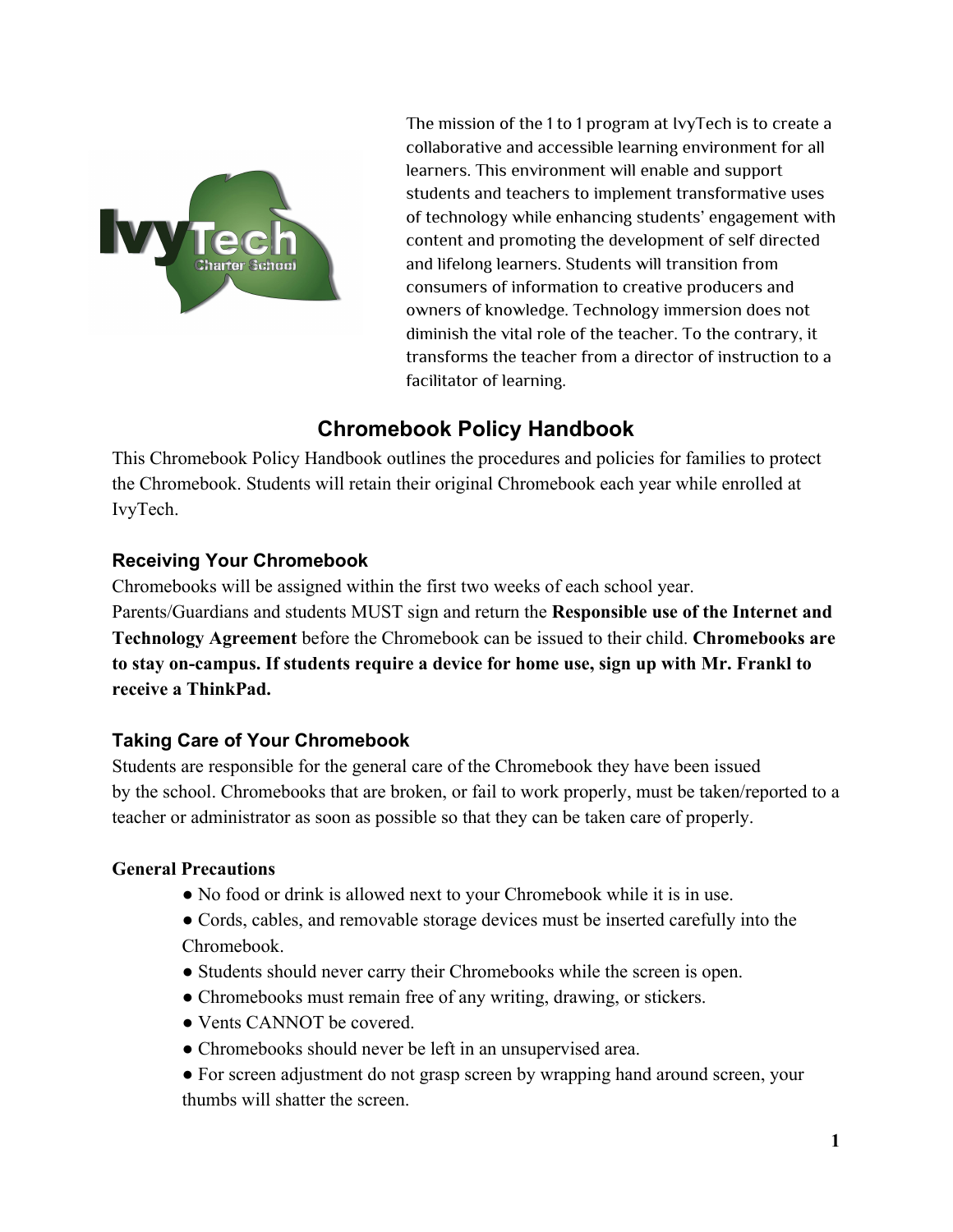### **Carrying Chromebooks**

- Transport Chromebooks with care.
- Chromebook lids should always be closed and tightly secured when moving.
- Never move a Chromebook by lifting from the screen. Always support a

Chromebook from its bottom with lid closed.

## **Screen Care**

The Chromebook screens can be easily damaged! The screens are particularly sensitive to damage from excessive pressure on the screen.

- Do not lean or put pressure on the top of the Chromebook when it is closed.
- Do not store the Chromebook with the screen in the open position.
- Do not place anything near the Chromebook that could put pressure on the screen.
- Do not poke the screen with anything that will mark or scratch the screen surface.
- Do not place anything on the keyboard before closing the lid (e.g. pens, pencils, or disks).

## **Using Your Chromebook at School**

- ●Chromebooks are intended for use at school each day.
- In addition to teacher expectations for Chromebook use, curriculum, emails, announcements, calendars and schedules may be accessed using the Chromebook.
- Students must be responsible to bring their Chromebook to all classes, unless specifically advised not to do so by their teacher.
- Students need to charge their Chromebooks each day by returning the device to its location and CAREFULLY plugging it back in.
- Loaner laptops may be issued to students when their Chromebook is out for repair.
- Students using loaner laptops will be responsible for any damages incurred while in possession of the student.
- Inappropriate media may not be used as a screensaver or background.
- Presence of guns, weapons, pornographic materials, inappropriate language,
- alcohol, drug, gang related symbols or pictures will result in disciplinary actions.
- Take care to protect your password. **Do not share your password.**
- Sound must be muted at all times unless permission is obtained from the teacher for instructional purposes. Headphones may be used at the discretion of the teacher.
- Students should always use the Chromebook with their own account.
- Make sure you are not in guest mode or you will not be able access your Chrome extensions.

## **Managing & Saving Your Digital Work With a Chromebook**

● Google Docs is a suite of products (Docs, Presentations, Drawings, Spreadsheets, Forms) that lets you create different kinds of online documents, work on them in real time with other people, and store your documents and your other files all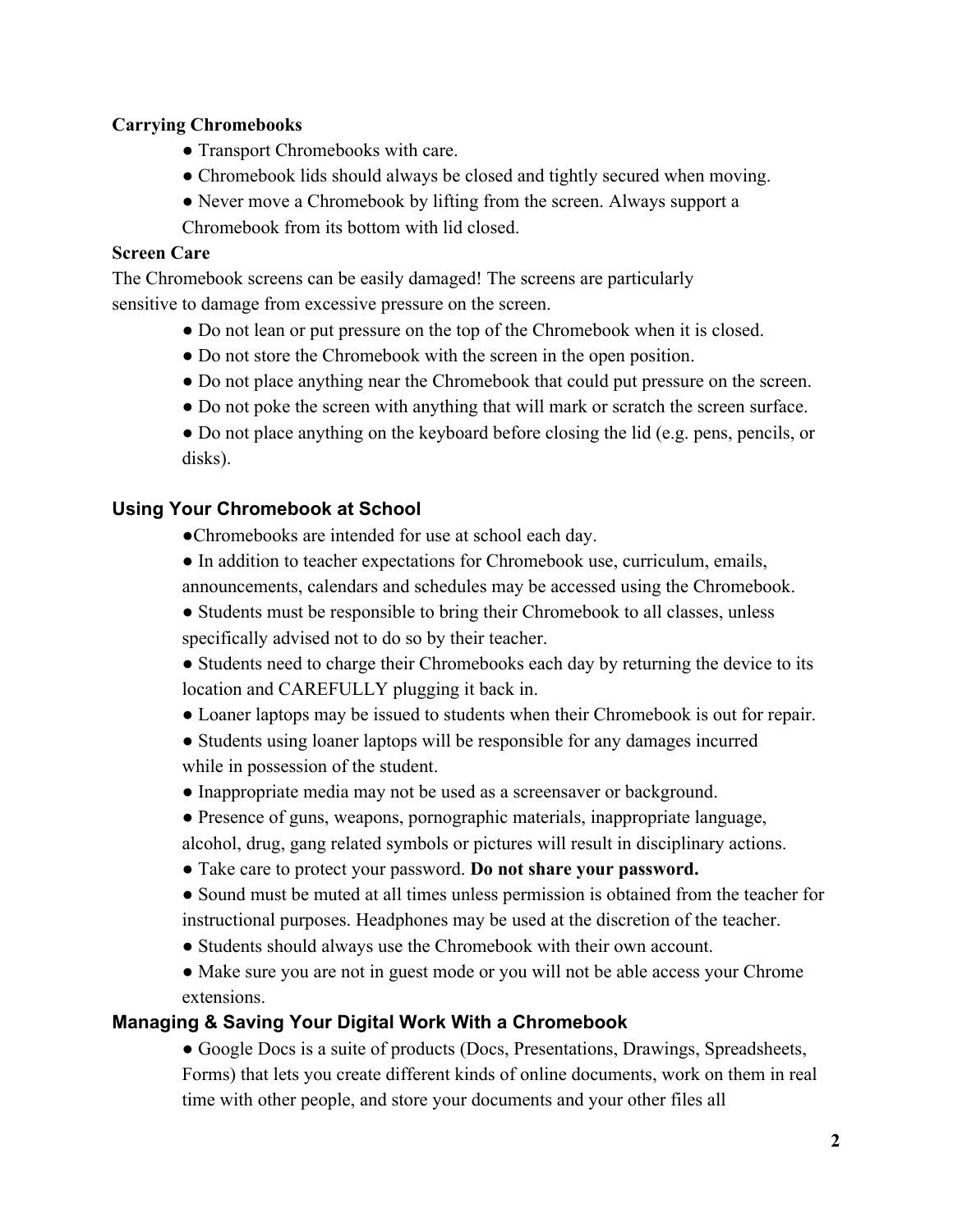online.

• With an Internet connection, you can access your documents and files from any device, anywhere in the world.

● All items will be stored online in Google Cloud environment if you use the Google Docs suite to complete your assignments.

## **Acceptable Use Guidelines (AUG)**

## **General Guidelines**

● Students will have access to all available forms of electronic media and communication which is in support of education and research and in support of the educational goals and objectives of IvyTech.

● Students are responsible for their ethical and educational use of the technology resources.

● Access to technology resources is a privilege and not a right. Each employee, student and/or parent will be required to follow the Acceptable Use Guidelines.

• Transmission of any material that is in violation of any federal or state law is prohibited. This includes, but is not limited to the following: confidential information, copyrighted material, threatening or obscene material, and Chromebook viruses.

● Any attempt to alter data, the configuration of a Chromebook, or the files of another user, without the consent of the individual, building administrator, or technology administrator, will be considered an act of vandalism and subject to disciplinary action in accordance with the student handbook and other applicable school policies.

## **Privacy and Safety**

• Do not go into chat rooms or send chain letters without permission. If applicable, teachers may create discussion groups for communication among students for educational purposes.

- Do not open, use, or change files that do not belong to you.
- Do not reveal your full name, phone number, home address, social security number, credit card numbers, password or passwords of other people.
- Remember that storage is not guaranteed to be private or confidential as all Chromebook equipment is the property of IvyTech.
- If you inadvertently access a website that contains obscene, pornographic or otherwise offensive material, exit the site immediately.

## **Legal Property**

●Comply with trademark and copyright laws and all license agreements. Ignorance of the law is not immunity. If you are unsure, ask a teacher or parent.

● Plagiarism is a violation of the student policy. Give credit to all sources used,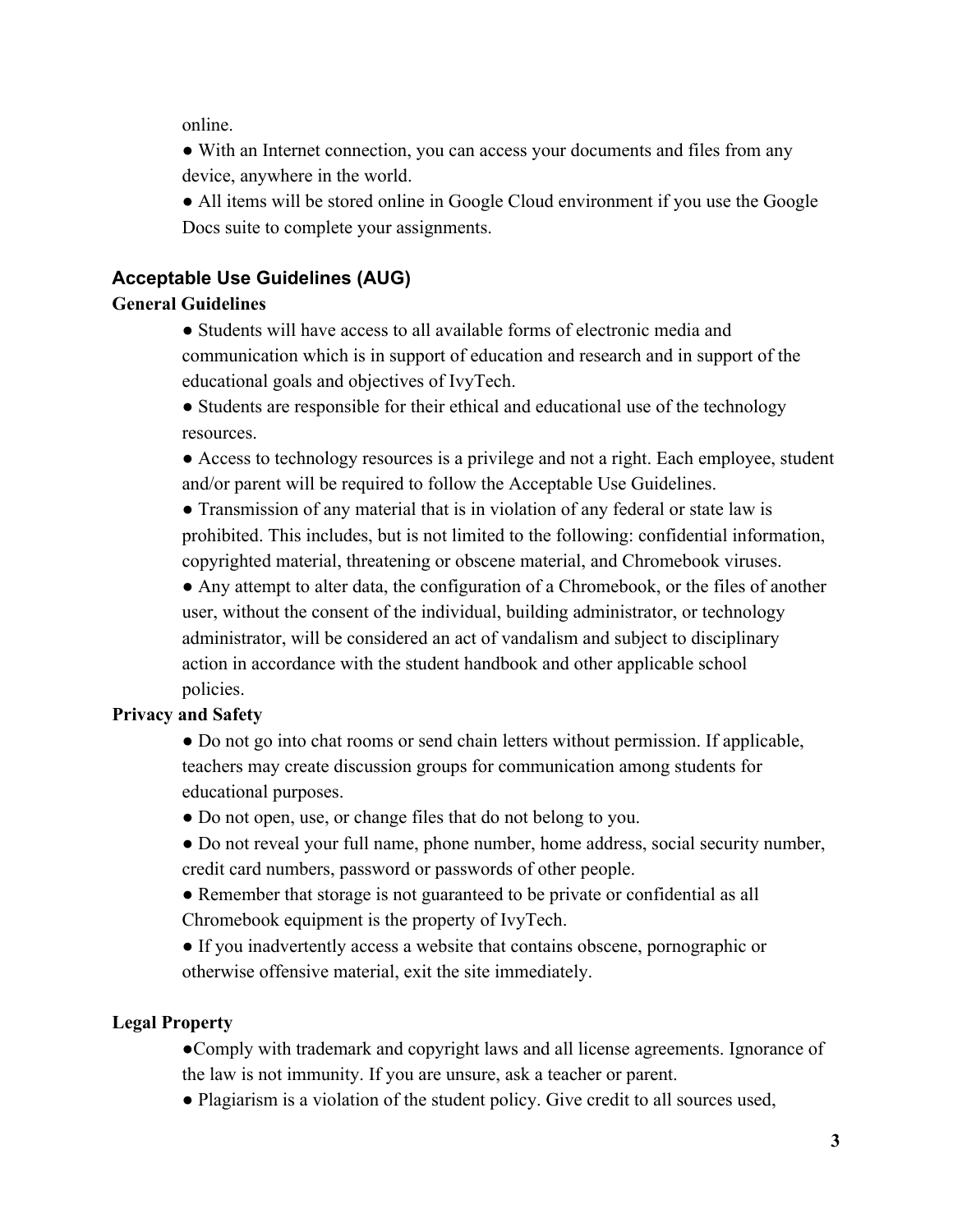whether quoted or summarized. This includes all forms of media on the Internet, such as graphics, movies, music, and text.

● Use or possession of hacking software is strictly prohibited and violators will be subject to discipline. Violation of applicable state or federal law, including the California Penal Code, Computer Crimes, will result in criminal prosecution or disciplinary action by the school.

#### **Email Electronic Communication**

- Always use appropriate and proper language in your communication.
- Do not transmit language / material that may be considered profane, obscene, abusive, or offensive to others.
- Do not send mass emails, chain letters or spam.
- Email & communications sent / received should be related to educational needs.
- Email & communications are subject to inspection by the school at anytime.

#### **Consequences**

- The student in whose name, system account, and Chromebook hardware is issued will be responsible at all times for its appropriate use.
- Noncompliance with the policies of this document or the Responsible Use of the Internet, will result in disciplinary action.
- Electronic mail, network usage, and all stored files shall not be considered confidential and may be monitored at any time by designated district staff to ensure appropriate use.

• The school cooperates fully with local, state or federal officials in any investigation concerning or relating to violations of computer crime laws.

## **RETAIN THIS PACKET FOR YOUR RECORDS**

# **SIGN AND RETURN THE NEXT PAGE TO A STAFF MEMBER TO HAVE A CHROMEBOOK ASSIGNED**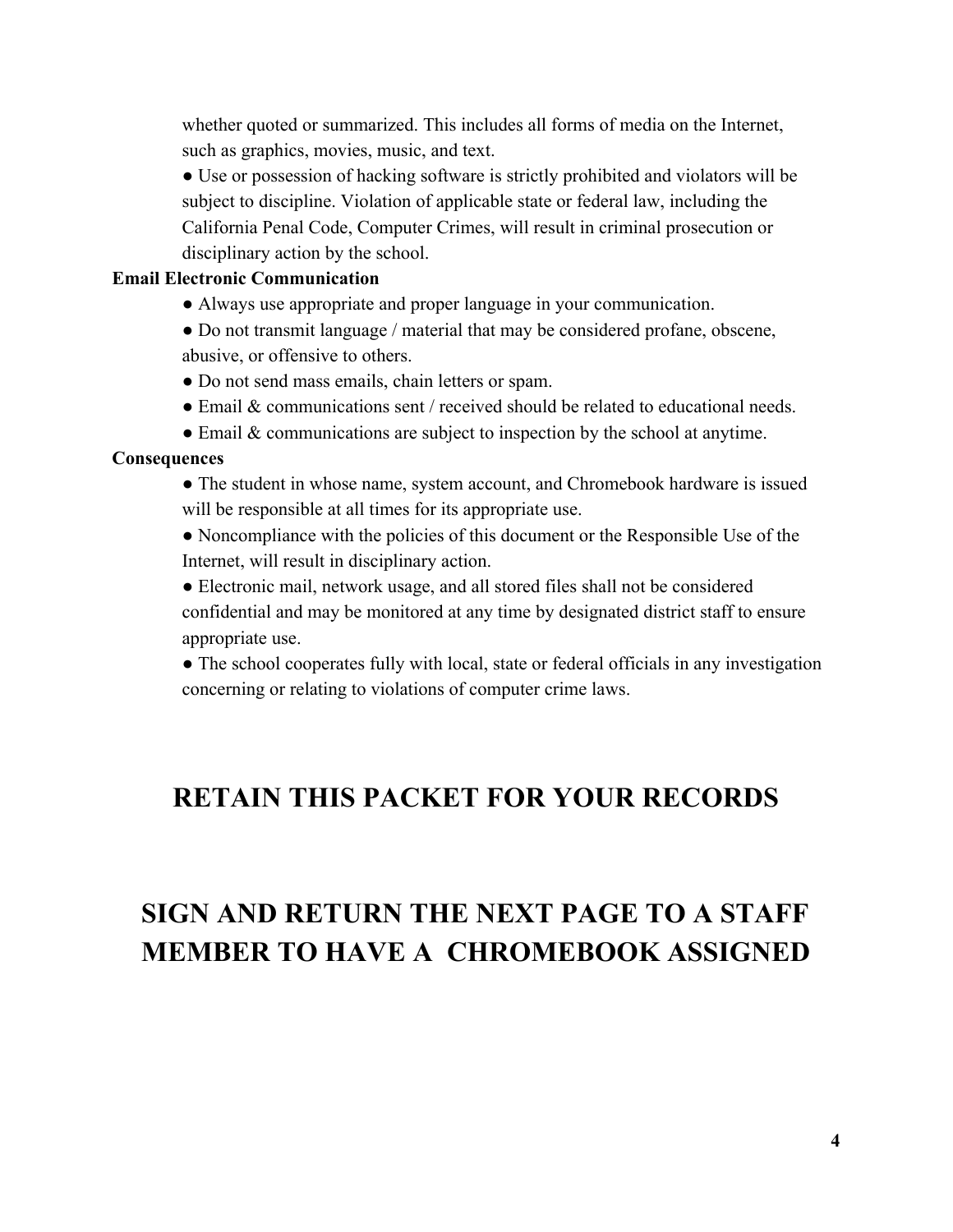## **IvyTech Charter School**

## **Responsible use of the Internet and Technology Agreement**

In-school use of the Internet and computers is intended to further student learning. Students and Staff have the responsibility to use the Internet, other software, and hardware in a responsible and informed way, conforming to network etiquette, customs and courtesies. Failure to adhere to these guidelines will result in disciplinary action. IvyTech is not responsible for damages to personal digital technologies or electronic communication devices.

### **EXPECTATIONS**

### **Be Responsible**

- Use the Internet and school network for classroom-related activities only
- Use email, chat rooms, social networks as part of class curriculum only
- Use personal electronic devices in compliance with school policy

## **Be Respectful**

- Respect and protect your privacy and the privacy of others.
	- Use only your assigned accounts/devices
	- $\circ$  Keep personal information such as full name, address, phone # off of public websites
	- Keep passwords secret
	- Represent yourself truthfully
- Respect and protect the integrity, availability, and security of all electronic resources
	- Treat digital technologies with care, report any damages, security risks or violations to a teacher or administrator
- Respect and protect the copyrighted/intellectual property of others
	- Cite all sources appropriately
	- Follow copyright laws.
- Respect and practice the principles of community
	- Communicate only in ways that are kind, responsible, respectful, and safe
	- Obtain permission before taking/using photos, videos or images of other people
	- Use only school appropriate language, images, and videos

### **Be Safe**

- Report threatening or offensive materials to a teacher or administrator
- Use all equipment and systems carefully, following instructions

| Parent Signature:                   | Date:         |
|-------------------------------------|---------------|
| <b>Student Signature:</b>           | Date:         |
| <b>COMPLETE BY SCHOOL OFFICIAL:</b> | Chromebook ID |
|                                     | Kindle        |
|                                     | Other         |